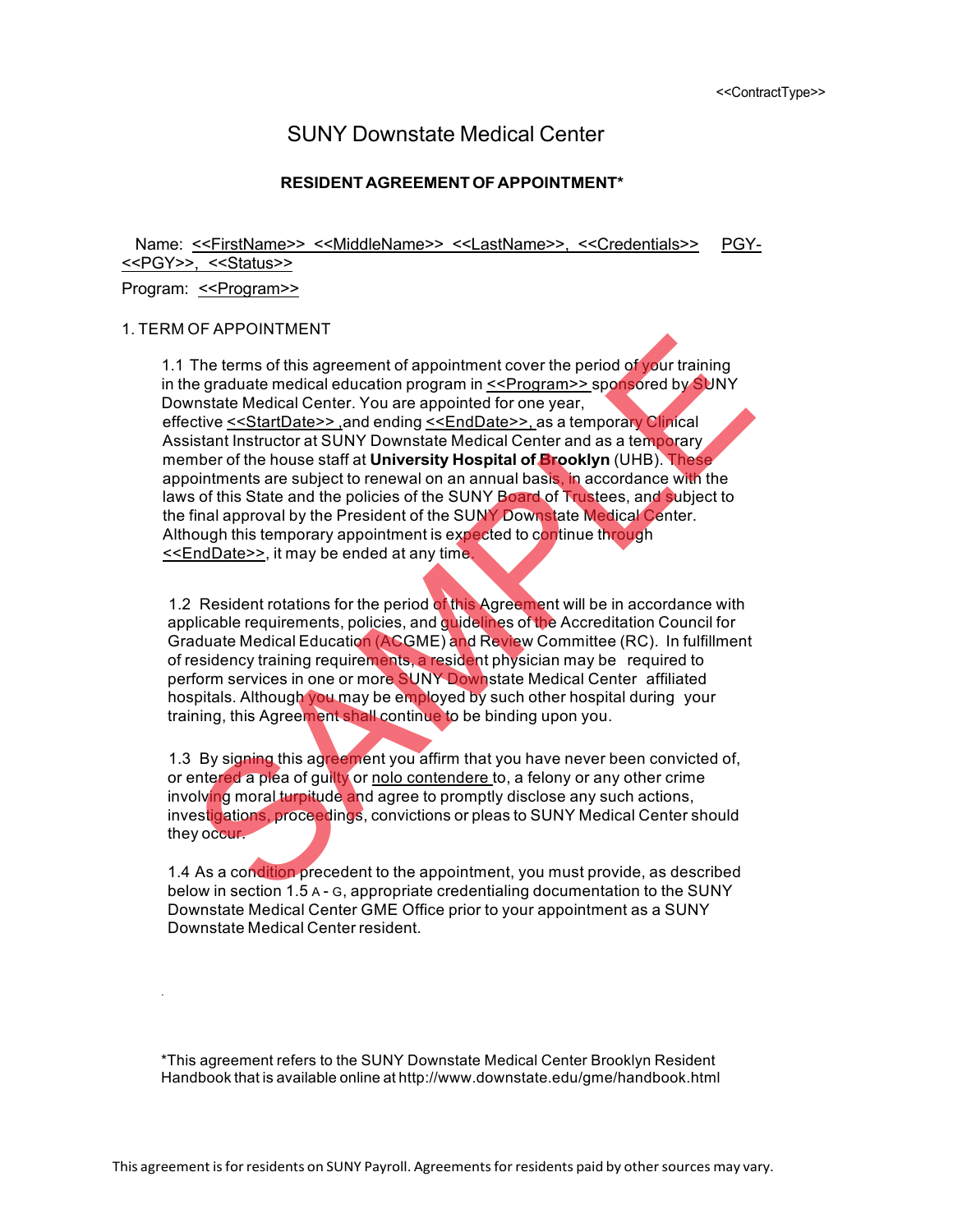Residents will not be permitted to begin their clinical training without providing the GME Office with all required credentialing documentation as described below.

1.5 The following documents must be presented to the SUNY Downstate Medical Center GME Office for credentialing:

- A. Completed ResidencyApplication
- B. **Original** Medical School Diploma
- C. **Official** Medical School Transcripts, with original Medical School Seal
- D. A letter from the Dean of the Medical School (MSPE)
- E. A minimum of two (2) letters of reference. These must be in English or be accompanied by certified translations.
- F. Proof of citizenship or legal employment status (i.e. naturalization papers, J-1 visa, etc.)
- G. For all International Medical School Graduates, an **original** current and valid ECFMG Certificate.
- H. Pre-employment physical examination. You will be required to pass a physical examination prior to the commencement date of your appointment.

In addition, if applicable, you may be required to present the following documents to the SUNY Downstate Medical Center GME Office no later than four weeks prior to the commencement of service: (1) a valid License to practice medicine in New York State; (2) a limited permit for residents in the department of Dentistry, Oral and Maxillofacial Surgery. English or be accompanied by certified translations.<br>
F. Proof of citizenship or legal employment status (i.e. naturalization p<br>
J-1 visa, etc.)<br>
G. For all International Medical School Graduates, an original current<br>
vali

TRANSLATIONS: Any document not printed in English must be accompanied by an acceptable original translation, performed by a qualified translator, which includes all written and printed material on the original. Each translation must be accompanied by an Affidavit of Accuracy as described in the SUNY Downstate Medical Center Resident's Handbook.

# 2. RESIDENT RESPONSIBILITIES, DUTIES AND PRIVILEGES

Residents shall fulfill their duties and at all times conduct themselves in compliance with all applicable program and departmental rules and regulations, as well as applicable affiliated hospital policies and procedures, both personnel and operational and such specific rules and regulations as from time to time may be established for residents.

In accordance with the requirements of the Accreditation Council for Graduate Medical Education (ACGME), and the SUNY Downstate Medical Center Graduate Medical Education Committee (GMEC) residents will be provided with the opportunity or responsibility, as applicable to:

2.1 Develop a personal program of learning to foster continued professional growth with guidance from the teaching staff in anticipation of satisfying ABMS specialty board requirements.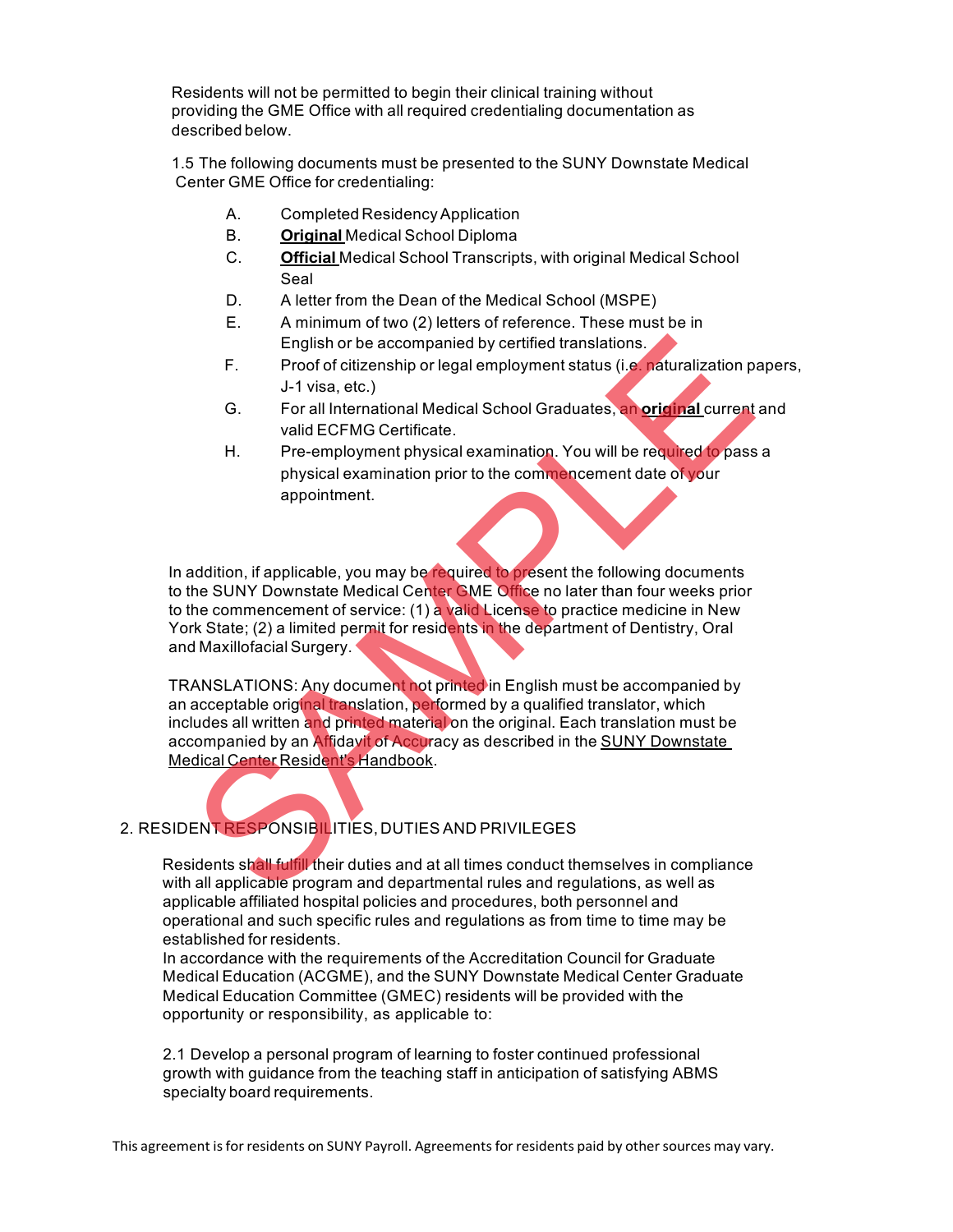2.2 Participate in safe, effective, and compassionate patient care, under supervision, commensurate with their level of advancement and responsibility.

2.3 Participate fully in the educational scholarly activities of their program and, as required, assume responsibility for teaching and supervising other residents and students.

2.4 Participate as appropriate in institutional programs and medical staff activities and adhere to established practices, procedures, and policies of the institution.

2.5 Have appropriate representation on institutional committees and councils whose actions affect their education and/or patient care.

2.6 Submit to the program director at least annually confidential written evaluations of the faculty and of the educational experiences.

## 3. SUNY DOWNSTATE MEDICAL CENTER RESPONSIBILITIES

As the sponsoring institution of your residency-training program, the SUNY Downstate Medical Center agrees to fulfill the following responsibilities:

3.1 Provide a program of graduate medical education based on the standards and requirements outlined by the Accreditation Council for Graduate Medical Education (ACGME) in the Institutional, Common Program, Specialty and Subspecialty requirements published on the ACGME web pages at http://www.acgme.org Submit to the program director at least annually confidential written<br>
Luations of the faculty and of the educational experiences.<br>
DOWNSTATE MEDICAL CENTER RESPONSIBILITIES<br>
the sponsoring institution of your residency-tr

3.2 Provide faculty and medical staff supervision for the professional and educational activities of the resident.

3.3 Through the Program Director, evaluate the educational and professional progress and achievement of the resident on a regular and periodic basis; a written summary shall be presented to and discussed with the resident at least once during each six-month period of training.

3.4 Provide the resident with opportunity to submit confidential written evaluations of the faculty and the educational experience.

3.5 Provide the resident with access to appropriate and confidential counseling, medical and psychological support services. (Please refer to **SUNY Downstate** Medical Center Resident's Handbook for details).

3.6 Provide an educational program for residents regarding physician impairment, including substance abuse, fatigue and sleep deprivation.

3.7 Provide training in ethical, socioeconomic, medical/legal, and costcontainment issues that affect GME and medical practice.

3.8 Limit resident work hours as described in the Institution GME Policy on Resident Work Hours and Fatigue and in accord with NYS DOH Section 405 Regulations and ACGME requirements.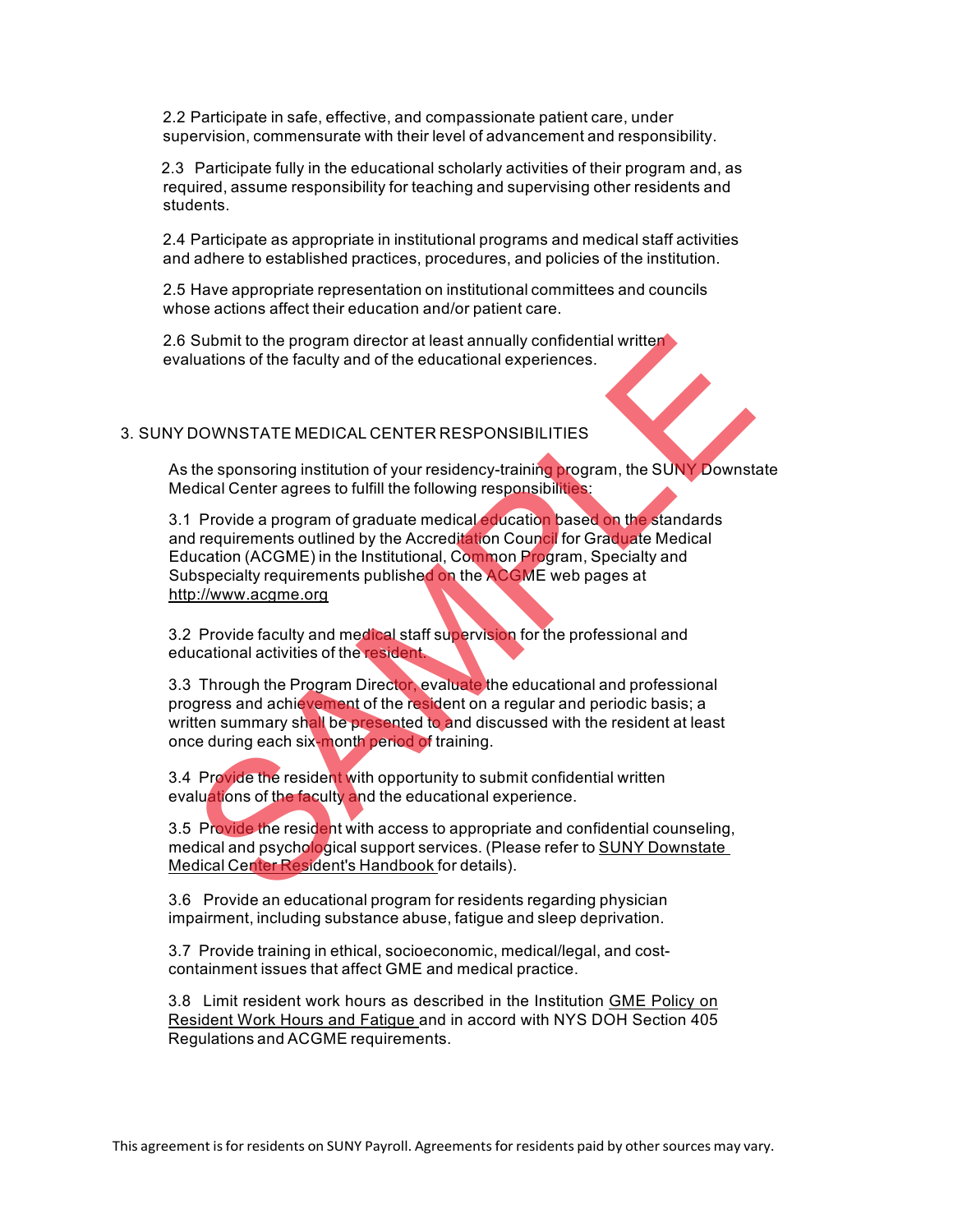# 4. CERTIFICATION OF COMPLETION

Upon satisfactory completion of the Residency Program, SUNY Downstate Medical Center will furnish to the resident a Certificate of Completion.

Physicians can focus on a specific area of a specialty and earn subspecialty certification that is essential for careers in teaching, research or practice restricted to that field. Specific information related to the eligibility for specialty board exams will be provided by the training program and can be accessed at the specialty board websites. See Certification in Section II of the Resident Handbook.

# 5. POLICY ON RESIDENTS APPOINTMENT AND REAPPOINTMENT

All appointments (contracts) are for a term of one year and each resident must be re-appointed for each subsequent year of training, contingent upon satisfactory performance during and completion of the current post-graduate training year as determined by program level evaluation and promotion policy. All residents are appointed as Clinical Assistant Instructors at SUNY-Downstate but are salaried by an affiliated hospital. Residents being appointed to the same program for a period of accredited training are expected to remain on the same salary source unless otherwise approved by GMEC (based on request of the Program Director for appropriate circumstances and with agreement by resident).

Recommendations for the appointment and reappointment of residents are initiated by the residency programs and sent to the Office for Graduate Medical Education.

Deadlines for Non-renewal of Appointment -- A resident whose performance fails to meet the level of competence for reappointment shall be notified by his/her department in writing of the intent not to renew the contract. Residents who have July 1<sub>st</sub> appointments will be notified by November 15 (December 15th at PGY 1 or during first year in program). Programs that are not able to make determination of reappointment by this date must inform resident of this by this date and provide resident a date by which determination will be made as soon as feasible, which date shall be at least four months prior to the end of the contract year. In the event that the program, institution or employer determines that there is sufficient cause, a resident can be non-renewed or terminated prior to the completion of his/her term of appointment. ITY ON RESIDENTS APPOINT IMENT AND REAPPOINT IMENT<br>propintments (contracts) are for a term of one year and each resident must be<br>propinted for each subsequent year of training, contringent upon satisfactory<br>ormance during

Specific guidelines for decisions on termination of contracts or non-reappointment are found in the Due Process and Appeals Policies.

Residents are expected to notify their department sufficiently in advance if they do not intend to return the following year. Residents who have signed a commitment for the following year are contractually bound to do so.

Appointment and/or reappointment do not constitute an assurance of successful completion of a residency program or post-graduate year. Successful completion is based on performance as measured by individual departmental standards.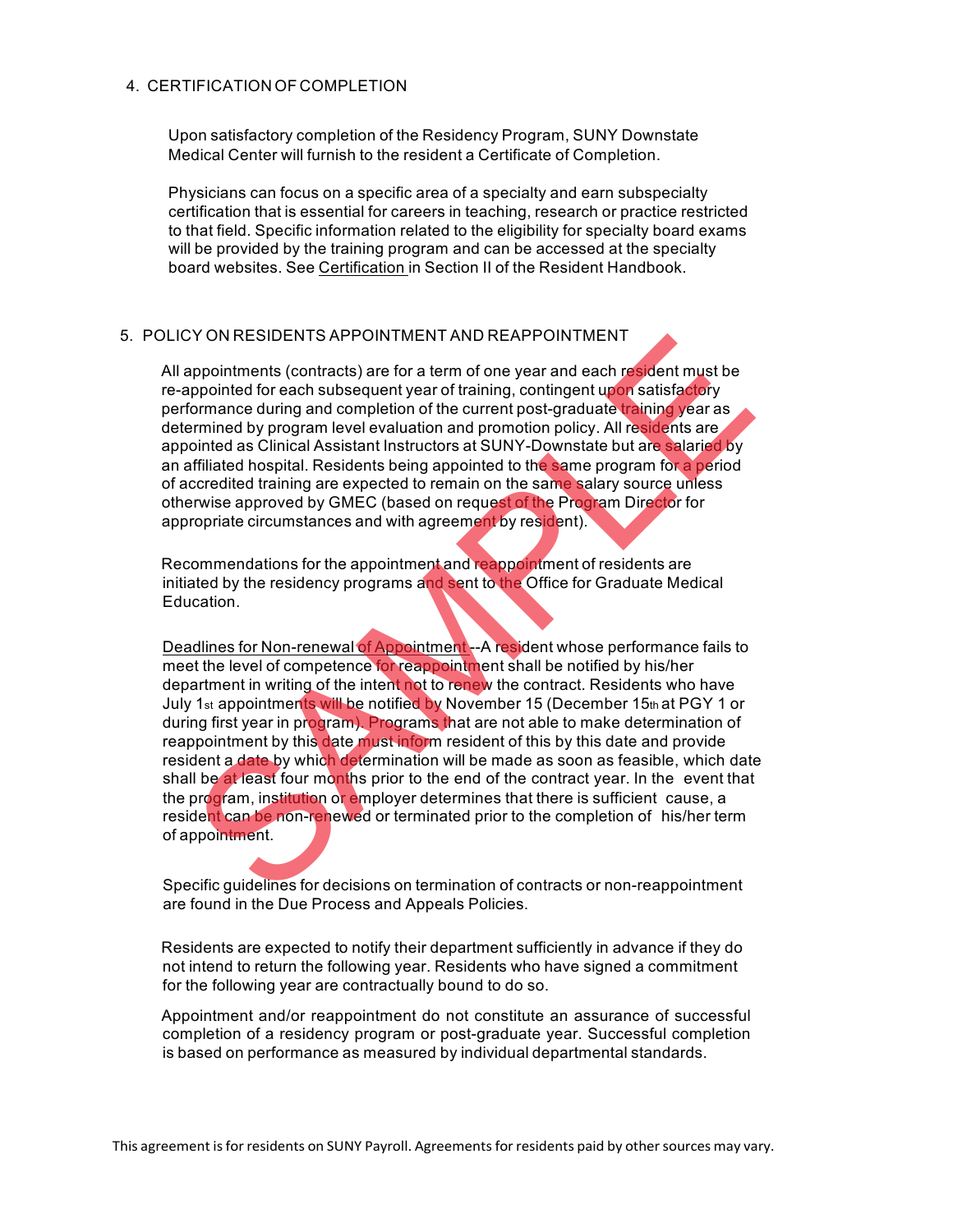## 6. POLICY ON LEAVES OF ABSENCE

In addition to vacation leave and sick leave, a leave of absence may be granted to SUNY-Downstate residents at the discretion of the Program Director.

Reasons for a Leave of Absence: A leave of absence may be granted for personal reasons such as dependent or elder care, or community service. Dependent care is covered under the Family and Medical Leave Act in the case of serious health conditions.

Length of Leave: A leave of absence may be granted for not more than 12 months. A specific date of return to duty must be established. Leaves granted for less than 12 months may be extended, if requested prior to expiration, for up to a total absence of 12 months.

Return from Leave: A resident granted leave is assured of their position at the conclusion of the leave. The resident must keep the program appraised of his/her plans periodically, and in a timely fashion so as not to interfere with the scheduling of rotation assignments.

When a date of return is known, the resident must notify the Program Director to confirm arrangements for return to active status. Required length of notice may vary widely by program and it is the responsibility of the resident to provide notice in accordance with individual program requirements. A minimum notice of one month is desirable and is requested if feasible. A resident's failure to return from a leave or to return to a Program as arranged with the Program, will result in termination of employment. then the matter of the lawer. The resident with Review Committee or ABMS specifies and motify the resident of the lawer of the matter of the lawer of the lawer of the lawer of the lawer of the lawer of the lawer of the law

It is up to the individual Programs to determine if any portion of an extended leave of absence must be made up, either in accordance with Review Committee or ABMS specialty board requirements of that discipline or at the Program Director's discretion. The availability of a salaried position to make up time taken during leave is not guaranteed

Leave Application: The resident will present to the Program Director in writing a formal request for a leave of absence no less than thirty (30) days prior to the beginning date of the leave. In the case of an emergency, this time period may be waived. This request will include reason for leave, dates of leave, and expected return date. The Program Director, acting for the Department/training program, will decide and notify the resident in writing as to whether or not the request has been approved and if approved, any potential impact of the leave on resident fulfillment of training requirements.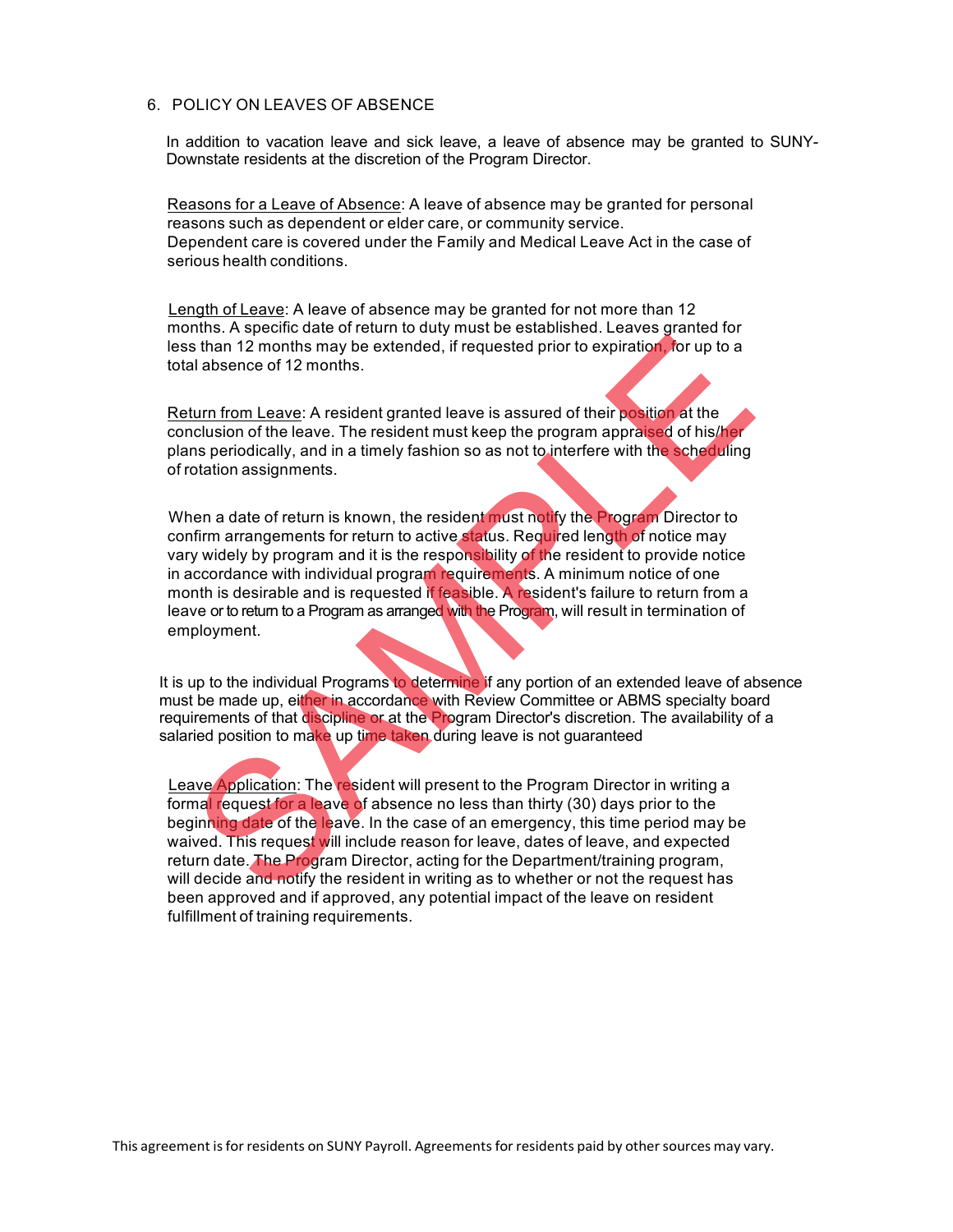# 7. GRIEVANCES, DISCIPLINARY ACTIONS, AND DUE PROCESS APPEAL POLICY

The Resident agrees that the continuation of her/his residency depends upon the satisfactory performance of assigned duties, and that failure to maintain a satisfactory performance, in the judgment of her/his Program Director, or resident misconduct, may result in termination of this Agreement and dismissal of the Resident from the Residency Program prior to the completion date. In the event of academic discipline, dismissal from the Residency Program or the event of certain adverse actions, the Resident shall be entitled to due process in accordance with the policies and procedures adopted by the Graduate Medical Education Committee (GMEC), and as published in the current edition of the SUNY Downstate Medical Center Residents Handbook.

## 8. COMPENSATION AND BENEFITS

8.1 Your stipend is payable biweekly at the annual rate of <<Compensation>>

8.2 Coverage of fringe benefits encompasses hospitalization, major medical insurance, prescription plan, group disability insurance, life insurance, vision care, as well as dental insurance.

#### HEALTH INSURANCE:

The cost of Health Insurance coverage is dependent upon the plan chosen and whether individual or family coverage is selected.

If you enroll in the Empire plan, the State pays 90 percent of the hospital, medical and mental health substance abuse components of the premium for Individual coverage. For Family coverage, the state pays 90 percent of those components of your premium as the enrollee, plus 75 percent of the cost of dependent coverage regardless of the number of dependents.

If you enroll in an HMO, the State pays 90 percent of the hospital, medical and mental health substance abuse components of the premium for Individual coverage. For Family coverage, the State pays 90 percent of those components of your premium as the enrollee, plus 75 percent of those components of the premium for dependent coverage regardless of the number of dependents. However, the State's dollar contribution for those components of your HMO premium will not exceed its dollar contribution for those components of the Empire Plan premium. New SATION AND BENEFITS<br>
Your stipend is payable biweekly at the annual rate of  $\leq$ Compensation><br>
Coverage of fringe benefits encompasses hospitalization, major methods<br>
rance, prescription plan, group disability insuran

For the prescription drug component of your Empire Plan or HMO premium, the State pays 80 percent of your premium as the enrollee plus 75 percent of the cost of dependent coverage regardless of the number of dependents.

Coverage becomes effective on the 43rd day of employment. Failure to enroll in a Health Insurance Plan within the first forty-two (42) days of employment will result in an additional ten (10) week waiting period following the employee's completion of enrollment forms. Coverage for the first 42 days can be obtained by requesting and purchasing COBRA through prior employer at your own cost for new hires.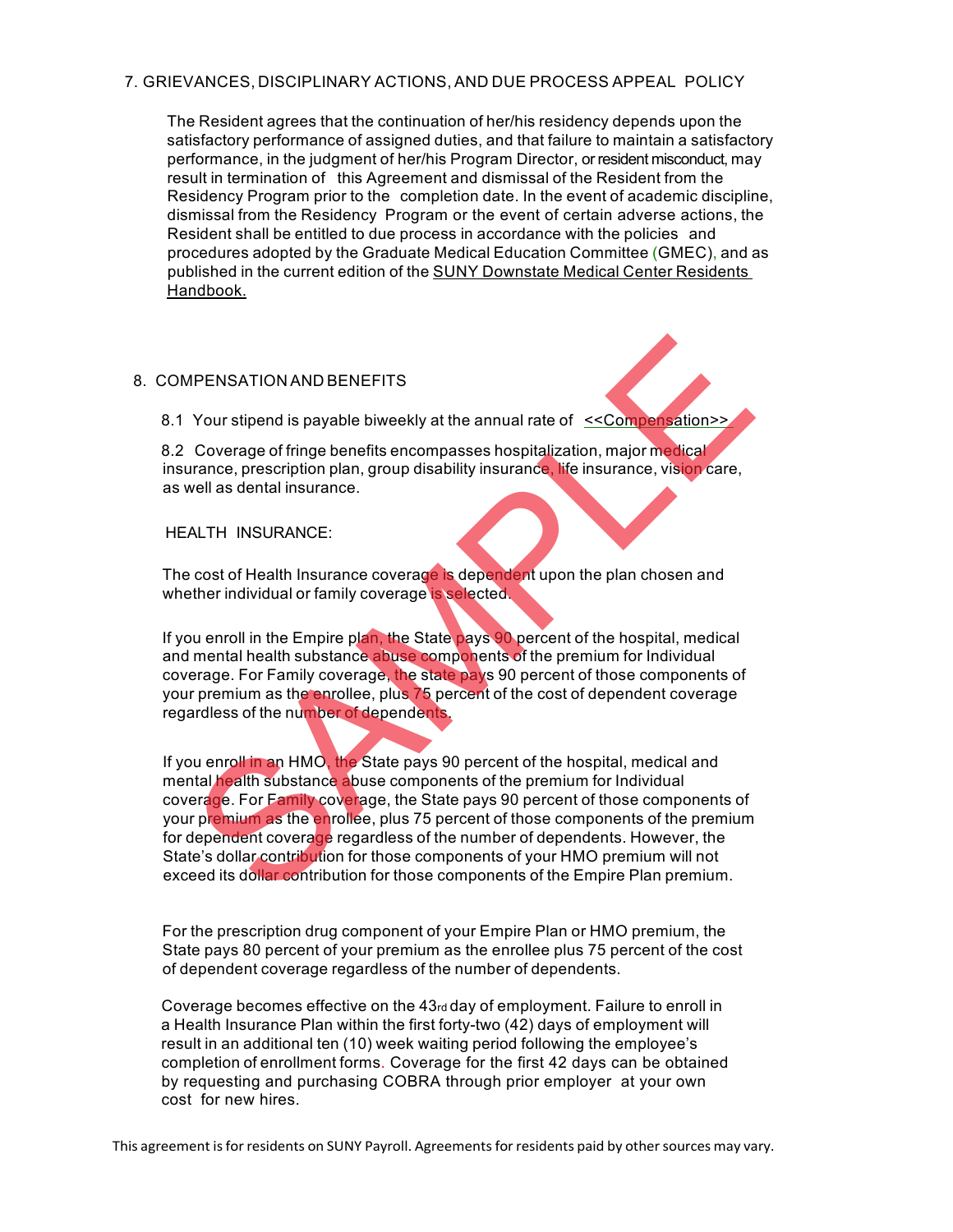8.3 In addition, benefits include, up to 20 working days of vacation time and up to 15 working days sick leave per year. Leaves of absence without salary may be granted at the discretion of the residency program director in accordance with the SUNY Downstate GME Leave Policy. The Program Director will consider the applicable ACGME and RC requirements in determining whether such leave may be granted. It is possible that additional training after such leave may be needed for certification board requirements. However, no assurances can be given that the resident will be entitled to compensation during this additional period.

8.4 Under the Family and Medical Leave Act **(FMLA)** eligible employees may be provided with up to twelve weeks of paid or unpaid leave for certain family and medical reasons each calendar year. Employees are eligible if they have worked for the employer for at least one year and for 1,250 hours of service in the twelve months immediately preceding the leave. Please refer to the SUNY Downstate Medical Center Resident's Handbook for more information, or contact the director of your residency program.

8.5 A Fringe Benefits Explanation Sheet summarizing benefits of employment is updated and distributed to residents at hospital specific Orientation each year.

8.6 Residents on duty at any participating affiliated hospital will be provided sleeping quarters, laundry and food services as described for that affiliate in the SUNY Downstate Medical Center Resident's Handbook, Section IV.

### 9. PROFESSIONALLIABILITYINSURANCE

9.1 SUNY Downstate Medical Center shall defend and indemnify, in accordance with the provisions of the New York State Public Officers Law, those residents who hold the SUNY faculty title of "Clinical Assistant Instructor" and are on the SUNY Downstate Medical Center payroll while at SUNY Downstate Medical Center Facilities as part of their training in integrated clinical programs in connection with any and all claims, suits and actions arising out of the residents' activities at SUNY Downstate Medical Center.

9.2 SUNY Downstate Medical Center shall defend and indemnify, in accordance with the provisions of the New York State public Officers Law, those residents who hold the SUNY faculty title of "Clinical Assistant Instructor" and are on the payroll of the Affiliate while they are on rotation to SUNY-Brooklyn facilities as part of their training in integrated clinical programs in connection with any and all claims, suits and actions arising out of the residents' activities at SUNY Downstate Medical Center. ine employer on a creasurole gran anti-toric and the simmediately preceding the leave. Please refer to the SUNY Downstate<br>dical Center Resident's Handbook for more information, or contact the director<br>our residency program

9.3 Institutions affiliated with SUNY Downstate Medical Center shall defend, indemnify and hold harmless medical residents and fellows who hold the SUNY faculty title of "Clinical Assistant Instructor" and rotate to the Affiliate as part of their training in integrated or affiliated clinical programs, in connection with any and all claims, suits, actions, proceedings, expenses, including reasonable attorney's fees, costs, liability, loss or damage arising out of the residents' activities at the Affiliate.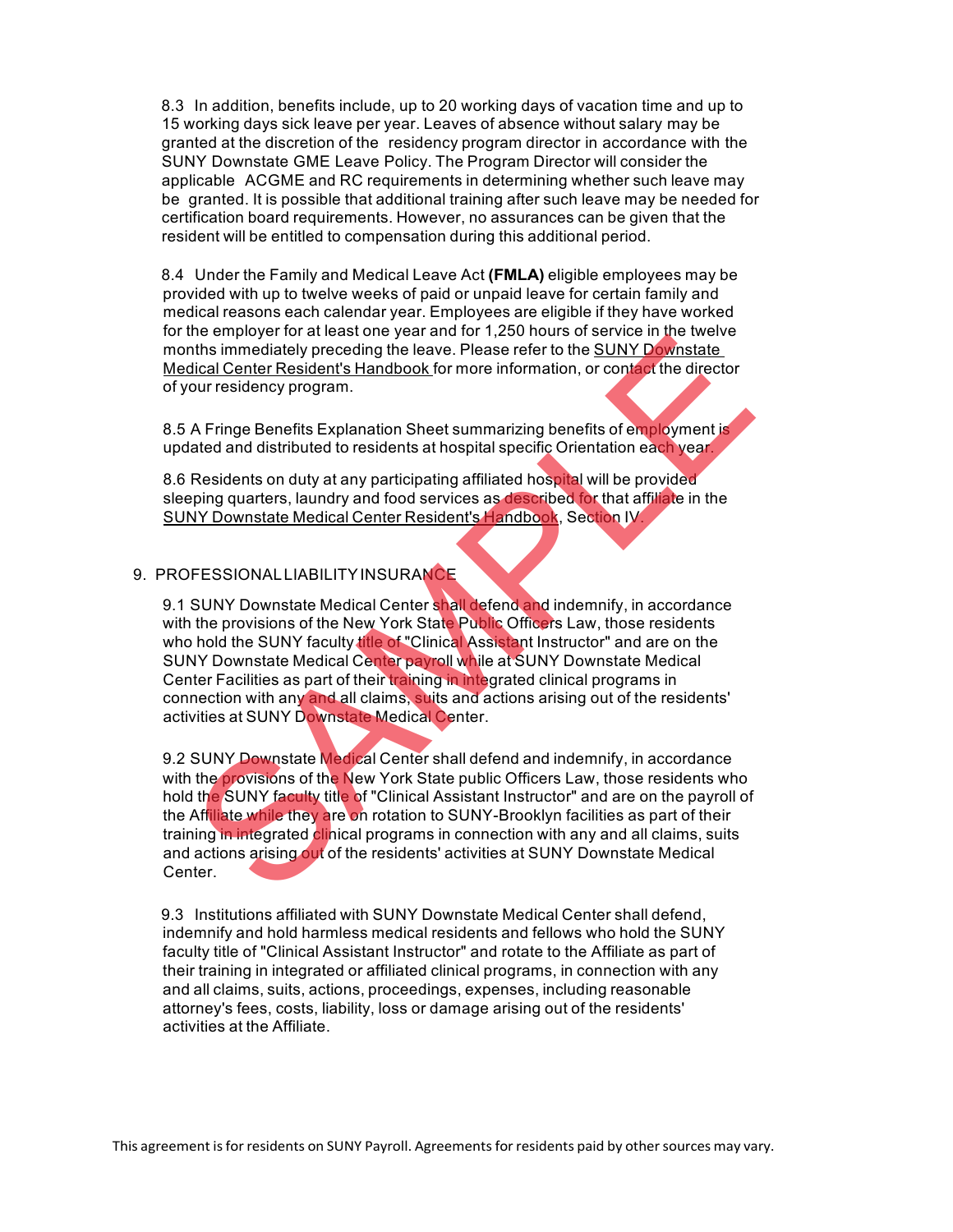9.4 Rotations to unaffiliated sites: Prior approval by the GME Committee and/or SUNY Downstate Risk Management Office is required to assure professional liability coverage under provisions of the New York State Public Officers Law for rotations to unaffiliated sites, including private office locations.

## 10. DISABILITY INSURANCE

All residents receive group disability insurance TOTAL Group Disability Insurance:

- Free to employees
- Enrollment is automatic after 1 year of SUNY service. Prior to 1 year, short term disability insurance is available for purchase through NYSUT at (800) 626-8101 or through Aflac at www.aflac.com/uup or (518) 421-2050
- Benefits begin after 6 month total disability and benefits last until one of these events occurs:
- (1) You are no longer totally disabled; or
- (2) You attain one of these age or time limits:

61 years or younger 62 years 63 years 64 years 65 years 66 years 67 years 68 years 69 years or older

# AGE WHEN DISABILITY STARTS MAXIMUM DURATION OF BENEFITS

to age 65, or 3 years 6 months, if longer 3 years 6 months 3 years 2 years 6 months 2 years vear 9 months 1 year 6 months 1 year 3 months 1 year to employees<br>
Ilment is automatic after 1 year of SUNY service. Prior to 1 year short term disa<br>
ance is available for purchase through NYSUT at (800) 626-6701 or through At<br>
ance is available for purchase through NYSUT at

Rate of benefit:

A monthly income benefit equal to 60% of the covered monthly salary not to exceed 7,500.00 The Monthly Income benefit is inclusive of any income benefits payable from Social Security and Workers' Compensation and the University's sick leave program. A 13% monthly annuity premium benefit will be credited to TIAA/CREF during your disability period.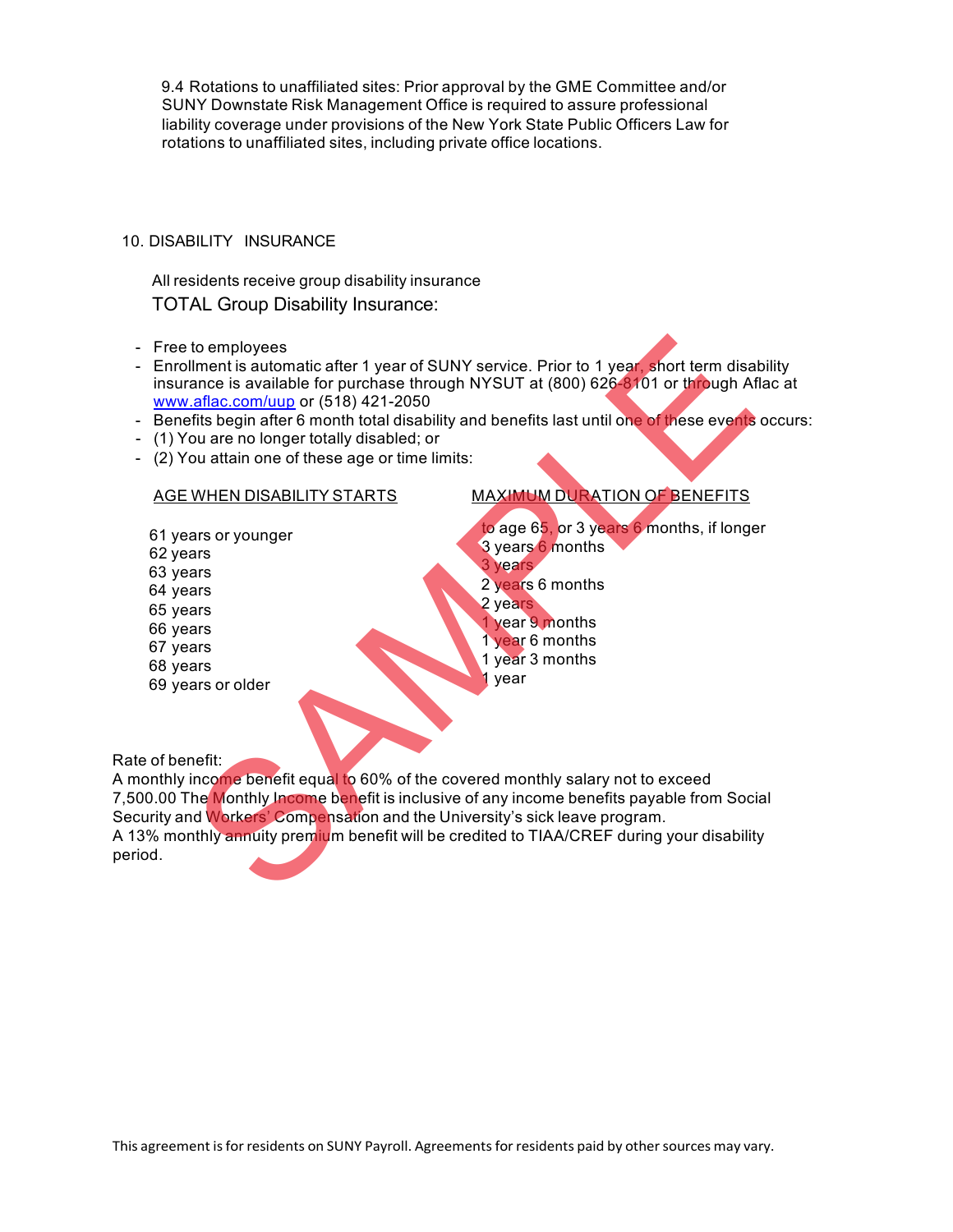#### 11. MOONLIGHTING

"Moonlighting" is prohibited unless (1) explicitly authorized in writing by the Program Director (2) the moonlighting is consistent with the Part 405 Regulations and with ACGME Duty Hours restrictions. (See SUNY Downstate GME Policy on Duty Hours), and (3) the moonlighting is conducted in compliance with this Policy. In no event shall residents be required to engage in any form of moonlighting. PGY1 residents are not permitted to moonlight.

Residents must devote themselves to the performance of Program requirements. Any permitted moonlighting must not interfere with the ability of the resident/fellow to achieve the goals and objectives of his or her Program.

Programs must have a written policy regarding moonlighting that identifies whether or not the Program allows residents to moonlight and, if a Program allows moonlighting; eligibility for moonlighting and applicable parameters (including maintenance of acceptable performance, hours and locations). Residents shall not moonlight while on call for a Program.

All residents engaged in External Moonlighting must be licensed or possess a permit for medical practice in the state where the moonlighting occurs. Internal Moonlighting does not require an independent license or permit provided the resident is under the supervision of program faculty or appropriately privileged and qualified physicians. It is the responsibility of the facility hiring the resident to verify that the physician is appropriately licensed or otherwise legally permitted to practice medicine. The resident and hiring facility must further assure that adequate professional liability coverage is provided for the moonlighting resident's services and shall independently determine whether the resident has the appropriate training and skills to carry out assigned duties. Professional liability coverage for external moonlighting activities is NOT provided through SUNY Downstate graduate medical education programs. prams must have a written policy regarding moonlighting that identifies whether<br>the relation such a proportion of the propriate including that including<br>injering and applicable parameters (including maintenance of acceptab

Permission to moonlight as a physician must be granted in writing by the Program Director following a written request from the resident. As part of the request, the resident shall provide the Program Director:

- (1) Proposed location of employment.
- (2) Responsibilities.
- (3) Schedule (number of hours per session, number of sessions per week, and times scheduled to work), including a statement and acknowledgement by the resident that the total of all hours spent in training and in moonlighting activities must be reported, will be counted and must comply with all duty hours rules and limitations and policies, including required dutyfree rest periods between shifts and per week.
- (4) Acknowledgement that the trainee's performance in the training program will be monitored and that permission for moonlighting will be withdrawn if any adverse effect on trainee performance, the program or on patient care is noted.
- (5) An acknowledgement that liability coverage for moonlighting activities is not provided through SUNY Downstate's graduate medical education programs and that it is the responsibility of the resident to ensure that appropriate professional liability coverage is in place for his/her moonlighting activities,
- (6) Such additional information as may be requested or required by the Program or Program Director to evaluate the resident's request to moonlight.

A resident's request to moonlight and written approval by the Program Director should be submitted to the GME Office by the Program Director. A copy of the record of outside employment and permission will be included in the trainee's personnel folder and resident file. The Program Director may withhold or withdraw a moonlighting approval at any time, as the Program Director deems appropriate. The GME Office must be notified in writing of any withdrawal of approval of moonlighting.

This agreement is for residents on SUNY Payroll. Agreements for residents paid by other sources may vary.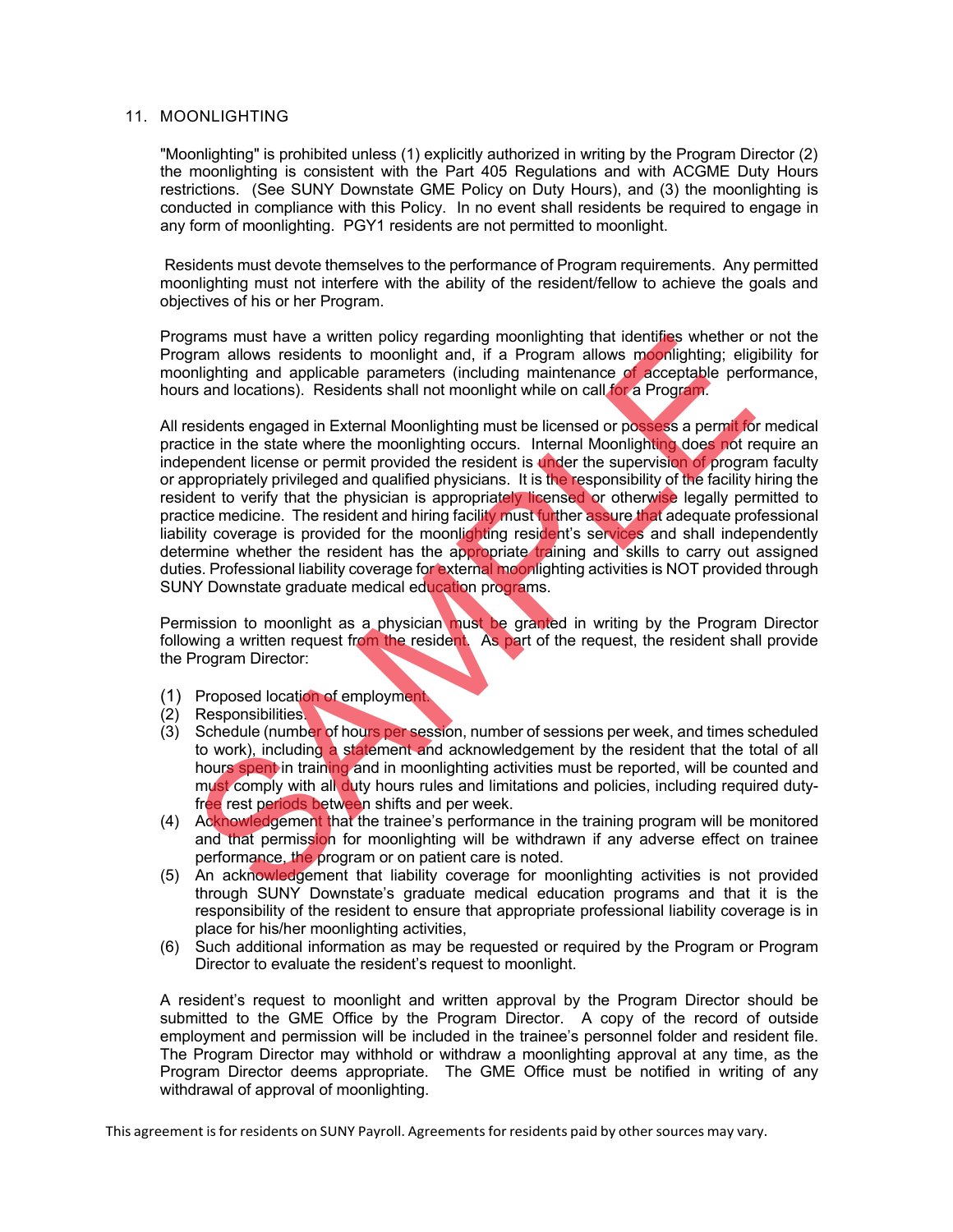Residents/fellows must report and record their moonlighting hours. Each Program Director shall maintain accurate records of all moonlighting hours and hours in approved outside employment by his/her postgraduate trainees (as reported by the trainees) so that he/she will have a record of their moonlighting activities.

All time spent by residents/fellows in Internal or External Moonlighting must be counted toward the ACGME work hour limit and comply with all other duty hour rules of the ACGME, the Part 405 Regulations and SUNY Downstate policies. In the event that violations of the work hours limitations are revealed, including failure of notification of moonlighting activities, appropriate disciplinary action may be taken against the resident according to the SUNY Downstate GME Grievance and Due Process Policy.

Performance of residents/fellows engaging in Internal or External Moonlighting must be monitored for any effect of these activities on performance in the training program or clinical environment, such as increased fatigue, which may lead to withdrawal of permission for moonlighting.

12. SUNY Downstate prohibits any restrictive covenant or non-competition guarantee to be included in resident contracts or agreements on the terms and conditions of appointment to an educational program.

#### 13. INSTITUTIONAL POLICIES ON DISCRIMINATION & SEXUAL HARASSMENT

In accordance with Section III. Prohibited Conduct of the SUNY Downstate GME Sexual Misconduct Policy:

This policy prohibits sexual harassment, gender-based harassment and sexual violence (together "Sexual Misconduct") against any Downstate student, employee, patient or visitor. Sexual harassment includes unwelcome conduct of a sexual nature, such as unwelcome sexual advances, requests for sexual favors, and other verbal, nonverbal, graphic and electronic communications or physical conduct that is sufficiently serious to adversely affect an individual's participation in employment, service experience or education or other Downstate activities. ormance of residents/fellows engaging in Internal or External Moonlighting must be<br>itored for any effect of these activities on performance in the training program or climate<br>from the it and a since activities on performan

Sexual harassment is considered a form of employee misconduct and an employee who engages in such conduct, or, managerial and supervisory personnel who knowingly allow such behavior to continue, shall be subject to discipline in accordance with applicable rules, policies and collective bargaining agreements.

Gender-based harassment is unwelcome conduct based on an individual's actual or perceived sex, including conduct based on gender identity, gender expression, and nonconformity with gender stereotypes that is sufficiently serious to adversely affect an individual's participation in employment, service experience, education or other Downstate activities.

Sexual violence is an umbrella term that includes: (1) sexual activity without affirmative consent, sexual assault, rape/attempted rape, and forcible touching/fondling; (2) dating, domestic and intimate partner violence; (3) stalking/cyberstalking ("stalking,") and (4) voyeurism.

Refer to the complete SUNY Downstate GME Sexual Misconduct Policy for comprehensive definitions and terms of this policy.

This agreement is for residents on SUNY Payroll. Agreements for residents paid by other sources may vary.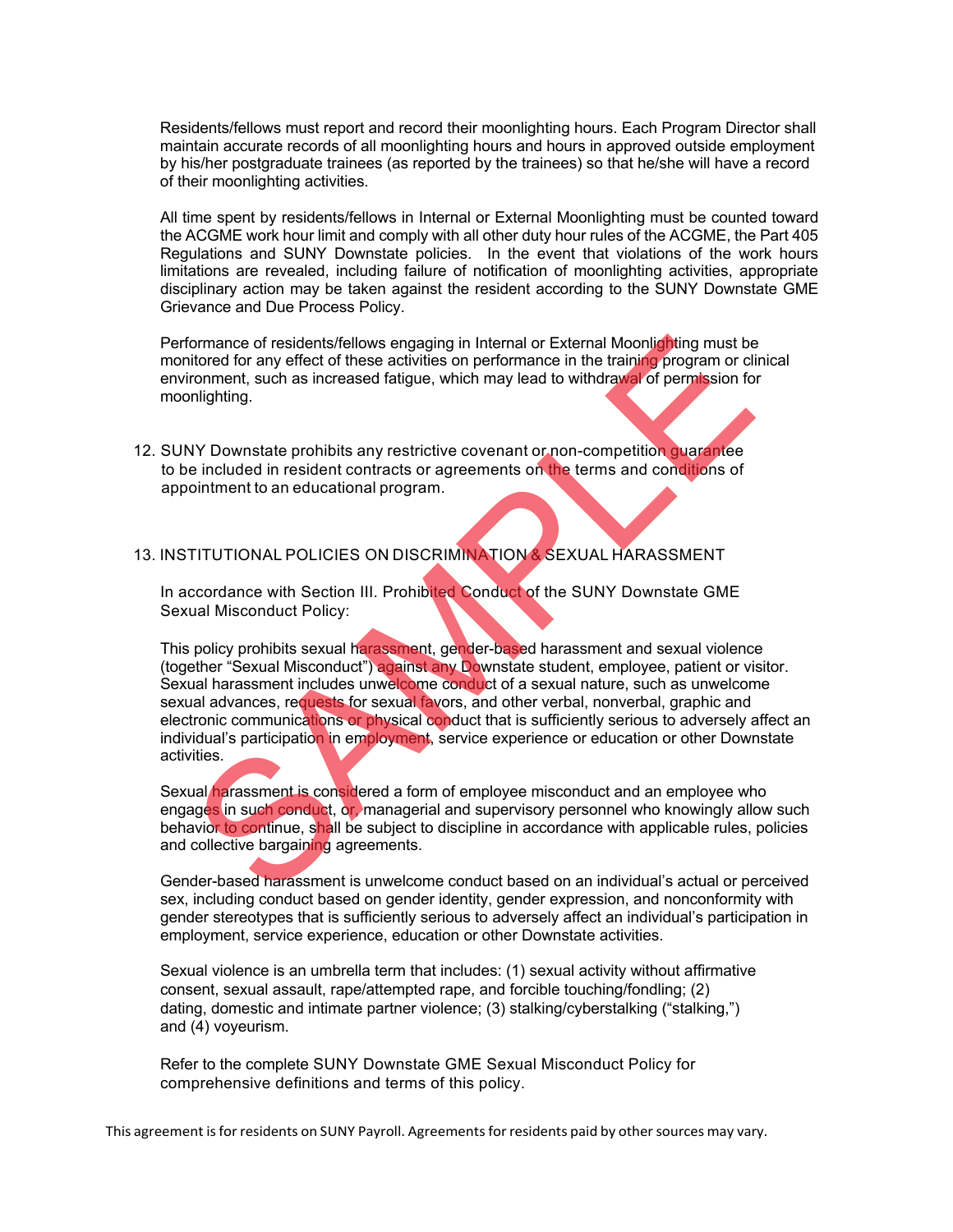In accordance with SUNY Downstate Policy on Equal Opportunity and Nondiscrimination, Section I:

The Office of Graduate Medical Education (hereinafter, "GME"), a division of The State University of New York (SUNY) — Downstate Health Sciences University' ("University" or "Downstate,") located in the historically diverse borough of Brooklyn, New York is committed to a policy of equal employment and equal access in its educational programs and activities. Diversity, inclusion, and an environment free from discrimination are central to Downstate's mission.

It is Downstate's policy —applicable to each of its five (5) colleges, including GME— to recruit, employ, retain, promote, and provide benefits to employees (including medical residents, fellows, paid and unpaid interns) and to admit and provide services for students without regard to race, color, creed, national origin, ethnicity, religion, age, gender (including gender identity and gender expression, pregnancy, childbirth and related conditions), sexual orientation, marital status, disability, genetic information, military or veteran status, status as a victim of domestic violence/stalking/sex offenses, or any other legally prohibited basis in accordance with SUNY policies, federal and state  $l$ aws. $1$ 

It is also Downstate's policy to provide reasonable accommodations when appropriate to individuals with disabilities, individuals observing religious practices, students, medical residents, fellows and employees who have pregnancy or child birth-related medical conditions, or students, medical residents, fellows and employees who are victims of domestic violence/stalking/sex offenses.

This policy also prohibits retaliation for reporting or opposing discrimination, or cooperating with an investigation of a discrimination complaint.

Refer to the complete SUNY Downstate Policy on Equal Opportunity and Nondiscrimination for comprehensive definitions and terms of this policy.

Complaint Procedures:

Procedures for Filing Complaints:

1. Downstate employees may file complaints by downloading ODI's Complaint Intake Form available at www.Downstate.edu/diversity and emailing it to AskODI@downstate.edu. 2. Non-Downstate employees (e.g., visitors, vendors, patients) may also file complaints by downloading ODI's Complaint Intake Form available at www.Downstate.edu/diversity and emailing it to AskODI@downstate.edu. In addition, such individuals may file complaints by notifying ODI at (718) 270-1738 or by emailing AskODI@Downstate.edu. 3. An individual may file an anonymous complaint alleging a violation of this regulation. ODI will review such complaints to determine how they should be processed in light of the information provided. Science Building. ents without regard to race, color, creed, national origin, ethnicity, religion, age,<br>ents without regard is relating a gender expression, pregnancy, childisith and<br>ed conditions), sexual orientation, marital status, disab

 $1$  As a public university system, SUNY adheres to federal and state laws and regulations regarding nondiscrimination and affirmative action. Should any SUNY, federal or state law or regulation be adopted that prohibits discrimination based on grounds or characteristics not included in this policy, discrimination on those additional bases will also be prohibited by this policy.

This agreement is for residents on SUNY Payroll. Agreements for residents paid by other sources may vary.